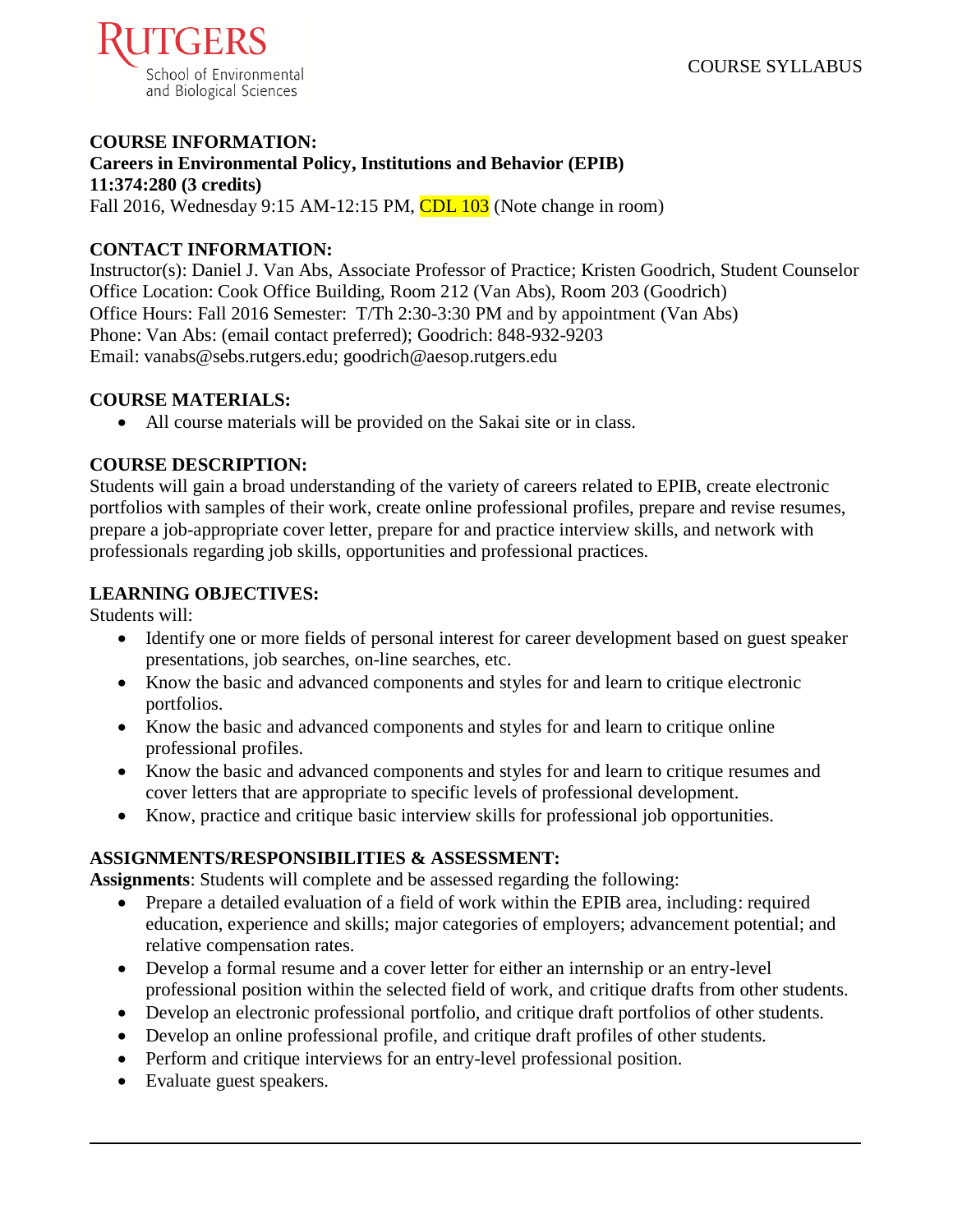

**Assessment**: Students will be graded based on their written submittals and class participation:

- 15% Resume (draft, revised draft, final)
- 9% Cover letter (draft, revised draft, final)
- 31% Online digital portfolio development
- 10% Interview preparation and evaluation
- 5% Interview of career professional
- 5% Career development proposal
- 25% Class participation (unexcused absences will result in reduction of grade)

## **OTHER INFORMATION:**

Students will be responsible for adhering to the academic integrity policies found at http://academicintegrity.rutgers.edu.

It is important that students have the tools to succeed in this course. Please see the instructor as soon as possible with any difficulties or questions regarding the course materials. In addition, the Office of Student Affairs is available at [http://studentaffairs.rutgers.edu](http://studentaffairs.rutgers.edu/) for any other needs or concerns.

## **COURSE SCHEDULE:**

The course will have a schedule of guest speakers on career topics. The remainder of the course will focus heavily on career skills development and application, identification of career-oriented educational opportunities and needs, and networking concepts. The 2016 course will address:

## **1. Course overview and requirements**

- a. Syllabus and assignment review
- b. Course purpose
- c. Professional development concepts and practices
- **2. Professional resumes**
- **3. Cover letters**
- **4. Preparing for interviews**
- **5. Portfolio development and online networking concepts and practices**
- **6. Career planning for the first five years**
	- a. Career identification approaches and resources
	- b. Professional associations
	- c. Volunteering in your field
	- d. To graduate school or not to graduate school?
	- e. Internships and summer jobs
	- f. Professionalism in practice